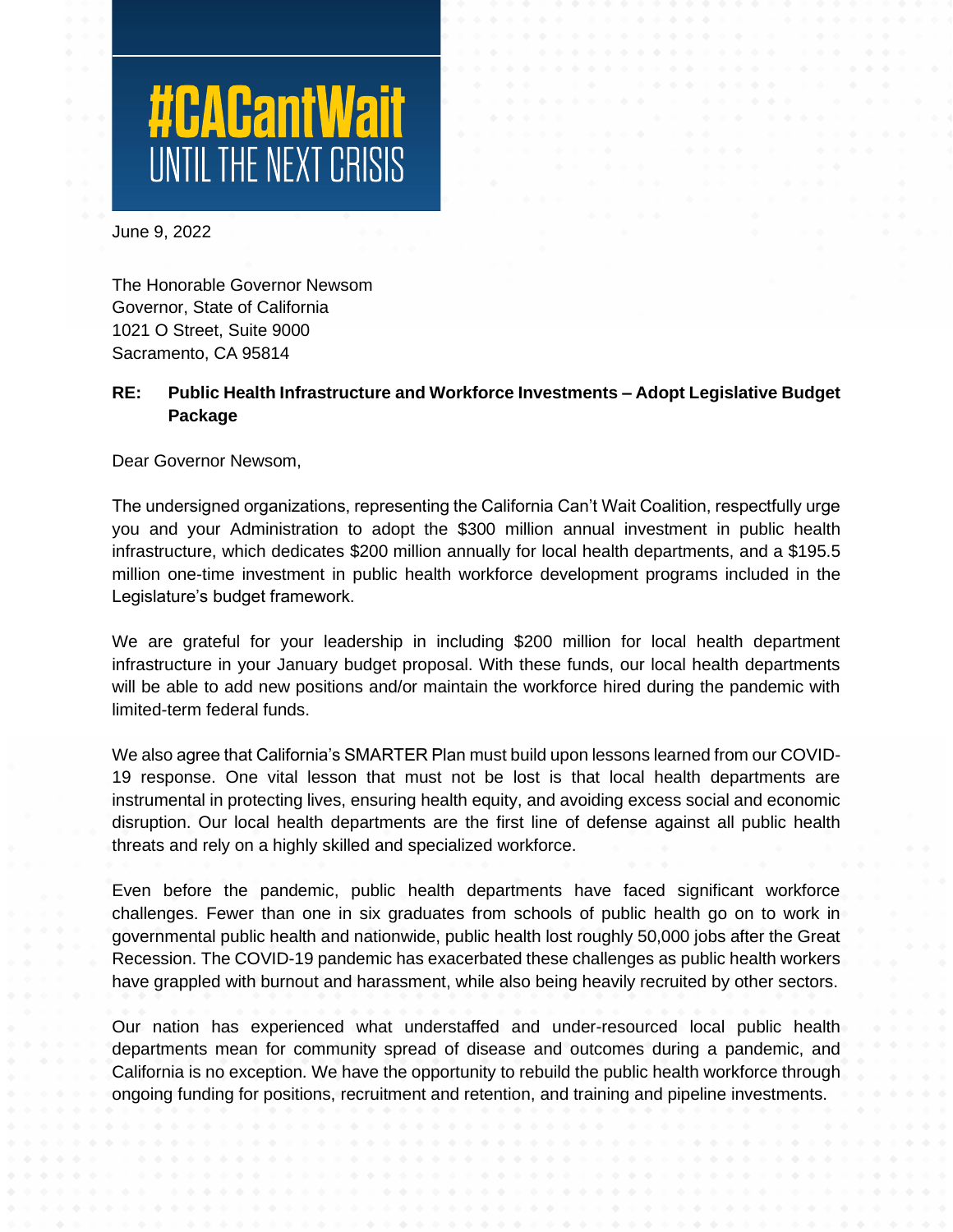It is for these reasons that our organizations respectfully urge your Administration to adopt the Legislature's investments of \$300 million annually for public health infrastructure, which dedicates \$200 million annually for local health departments, and \$195.5 million one-time for public health workforce development programs, which align with the California Can't Wait Coalition's Public Health Equity and Readiness Opportunity (Public HERO) Initiative.

Respectfully,

*As signed by* Michelle Gibbons Executive Director County Health Executives Association of California *As signed by* Kat DeBurgh Executive Director Health Officers Association of California *As signed by As signed by*

Beth Malinowski Government Relations Advocate SEIU California

Farrah McDaid Ting Legislative Representative California State Association of Counties

*As signed by*

*As signed by*

Sarah Duckett Legislative Advocate Rural County Representatives of California Kelly Brooks-Lindsey Legislative Advocate Urban Counties of California

*As signed by*

Harold Goldstein, DrPH Executive Director Public Health Advocates

cc: Keely Bosler, Director, California Department of Finance Dr. Mark Ghaly, Secretary, California Health and Human Services Agency Dr. Tomás Aragón, Director and State Public Health Officer, California Dept. of Public Health